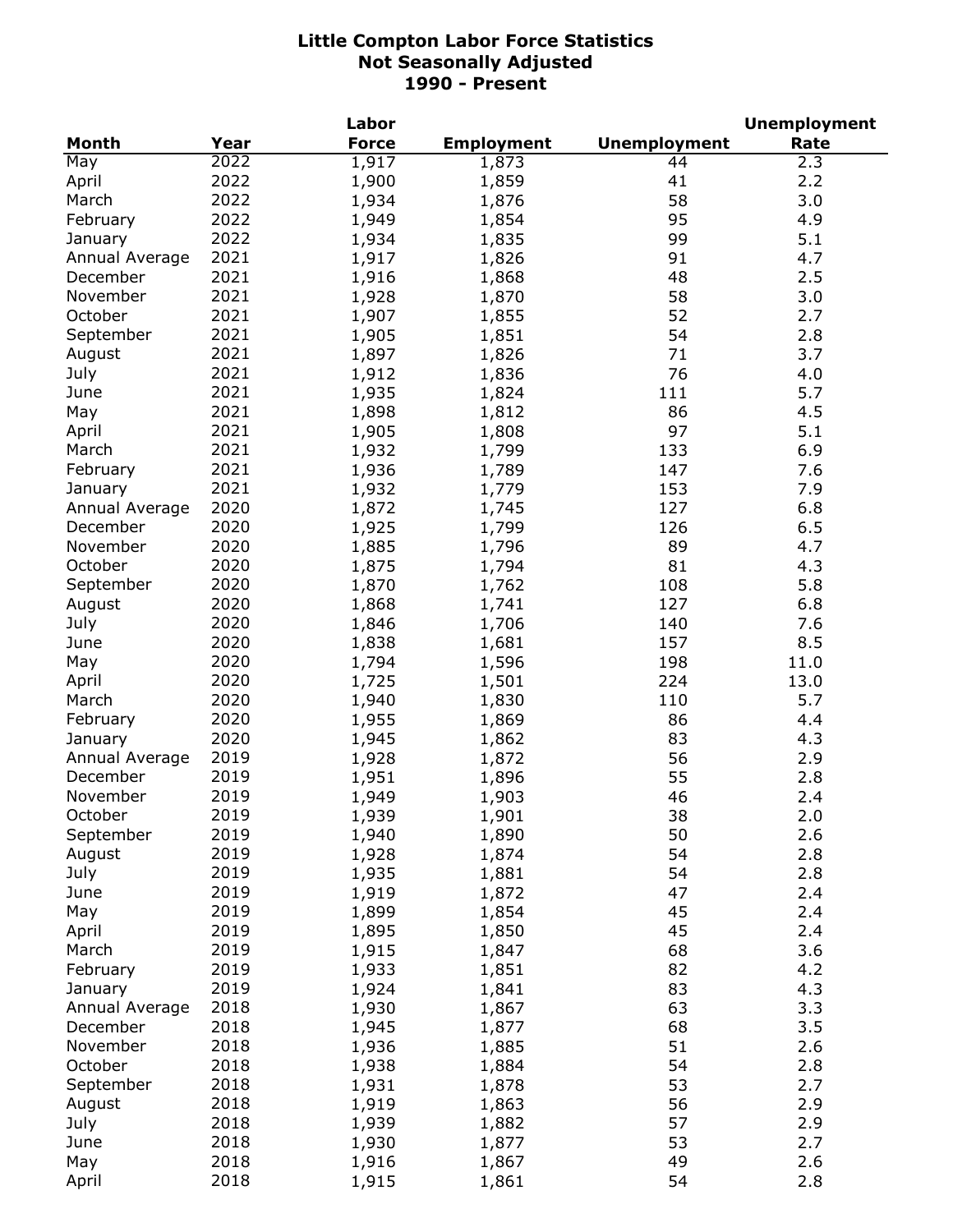|                |      | Labor        |                   |                     | <b>Unemployment</b> |
|----------------|------|--------------|-------------------|---------------------|---------------------|
| <b>Month</b>   | Year | <b>Force</b> | <b>Employment</b> | <b>Unemployment</b> | Rate                |
| March          | 2018 | 1,928        | 1,850             | 78                  | 4.0                 |
| February       | 2018 | 1,943        | 1,847             | 96                  | 4.9                 |
| January        | 2018 | 1,921        | 1,830             | 91                  | 4.7                 |
| Annual Average | 2017 | 1,926        | 1,862             | 64                  | 3.3                 |
| December       | 2017 | 1,932        | 1,874             | 58                  | 3.0                 |
| November       | 2017 | 1,937        | 1,877             | 60                  | 3.1                 |
| October        | 2017 | 1,930        | 1,875             | 55                  | 2.8                 |
| September      | 2017 | 1,932        | 1,879             | 53                  | 2.7                 |
| August         | 2017 | 1,913        | 1,860             | 53                  | 2.8                 |
| July           | 2017 | 1,936        | 1,870             | 66                  | 3.4                 |
| June           | 2017 |              |                   | 55                  | 2.9                 |
|                |      | 1,924        | 1,869             |                     |                     |
| May            | 2017 | 1,907        | 1,856             | 51                  | 2.7                 |
| April          | 2017 | 1,905        | 1,858             | 47                  | 2.5                 |
| March          | 2017 | 1,927        | 1,851             | 76                  | 3.9                 |
| February       | 2017 | 1,938        | 1,844             | 94                  | 4.9                 |
| January        | 2017 | 1,931        | 1,834             | 97                  | 5.0                 |
| Annual Average | 2016 | 1,863        | 1,791             | 72                  | 3.9                 |
| December       | 2016 | 1,868        | 1,810             | 58                  | 3.1                 |
| November       | 2016 | 1,864        | 1,814             | 50                  | 2.7                 |
| October        | 2016 | 1,862        | 1,808             | 54                  | 2.9                 |
| September      | 2016 | 1,847        | 1,796             | 51                  | 2.8                 |
| August         | 2016 | 1,858        | 1,793             | 65                  | 3.5                 |
| July           | 2016 | 1,873        | 1,802             | 71                  | 3.8                 |
| June           | 2016 | 1,870        | 1,802             | 68                  | 3.6                 |
| May            | 2016 | 1,860        | 1,781             | 79                  | 4.2                 |
| April          | 2016 | 1,861        | 1,784             | 77                  | 4.1                 |
| March          | 2016 | 1,867        | 1,776             | 91                  | 4.9                 |
| February       | 2016 | 1,867        | 1,770             | 97                  | 5.2                 |
| January        | 2016 | 1,857        | 1,759             | 98                  | 5.3                 |
| Annual Average | 2015 | 1,878        | 1,791             | 87                  | 4.6                 |
| December       | 2015 | 1,872        | 1,802             | 70                  | 3.7                 |
| November       | 2015 | 1,860        | 1,800             | 60                  | 3.2                 |
| October        | 2015 | 1,868        | 1,799             | 69                  | 3.7                 |
| September      | 2015 | 1,855        | 1,790             | 65                  | 3.5                 |
| August         | 2015 | 1,863        | 1,791             | 72                  | 3.9                 |
| July           | 2015 | 1,881        | 1,800             | 81                  | 4.3                 |
| June           | 2015 | 1,878        | 1,803             | 75                  | 4.0                 |
| May            | 2015 | 1,864        | 1,791             | 73                  | 3.9                 |
| April          | 2015 | 1,869        | 1,790             | 79                  | 4.2                 |
| March          | 2015 | 1,905        | 1,776             | 129                 | 6.8                 |
|                |      |              |                   |                     |                     |
| February       | 2015 | 1,911        | 1,777             | 134                 | 7.0                 |
| January        | 2015 | 1,911        | 1,769             | 142                 | 7.4                 |
| Annual Average | 2014 | 1,887        | 1,762             | 125                 | 6.6                 |
| December       | 2014 | 1,913        | 1,793             | 120                 | 6.3                 |
| November       | 2014 | 1,905        | 1,791             | 114                 | 6.0                 |
| October        | 2014 | 1,879        | 1,791             | 88                  | 4.7                 |
| September      | 2014 | 1,880        | 1,773             | 107                 | 5.7                 |
| August         | 2014 | 1,888        | 1,771             | 117                 | $6.2$               |
| July           | 2014 | 1,893        | 1,775             | 118                 | 6.2                 |
| June           | 2014 | 1,872        | 1,777             | 95                  | 5.1                 |
| May            | 2014 | 1,859        | 1,751             | 108                 | 5.8                 |
| April          | 2014 | 1,871        | 1,746             | 125                 | 6.7                 |
| March          | 2014 | 1,870        | 1,733             | 137                 | 7.3                 |
| February       | 2014 | 1,908        | 1,730             | 178                 | 9.3                 |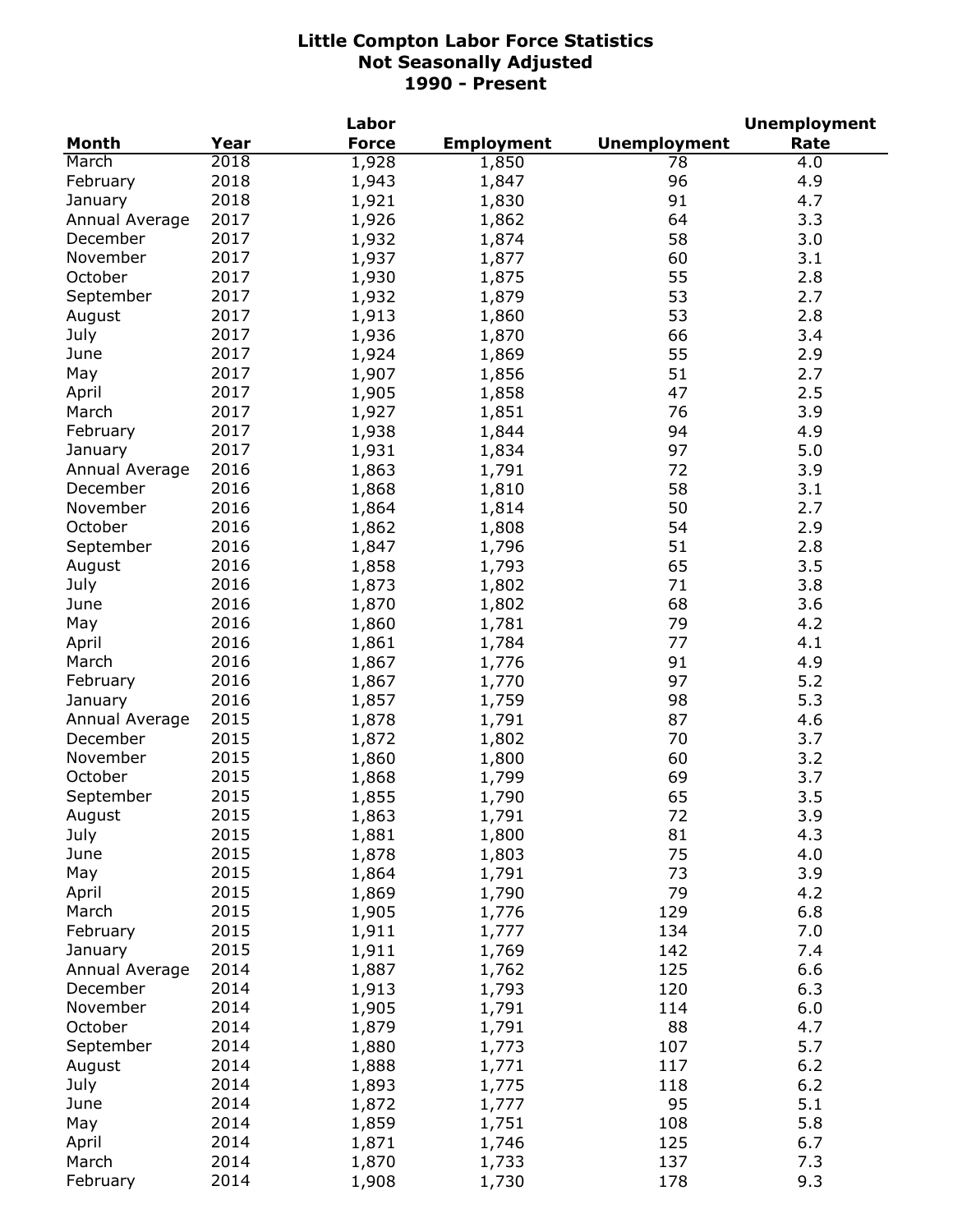|                |      | Labor        |                   |                     | <b>Unemployment</b> |
|----------------|------|--------------|-------------------|---------------------|---------------------|
| <b>Month</b>   | Year | <b>Force</b> | <b>Employment</b> | <b>Unemployment</b> | Rate                |
| January        | 2014 | 1,908        | 1,717             | 191                 | 10.0                |
| Annual Average | 2013 | 1,900        | 1,741             | 159                 | 8.4                 |
| December       | 2013 | 1,902        | 1,750             | 152                 | 8.0                 |
| November       | 2013 | 1,914        | 1,756             | 158                 | 8.3                 |
| October        | 2013 | 1,900        | 1,747             | 153                 | 8.1                 |
| September      | 2013 | 1,891        | 1,746             | 145                 | 7.7                 |
| August         | 2013 | 1,889        | 1,741             | 148                 | 7.8                 |
| July           | 2013 | 1,909        | 1,751             | 158                 | 8.3                 |
| June           | 2013 | 1,906        | 1,755             | 151                 | 7.9                 |
| May            | 2013 | 1,890        | 1,735             | 155                 | 8.2                 |
| April          | 2013 | 1,872        | 1,734             | 138                 | 7.4                 |
| March          | 2013 | 1,873        | 1,724             | 149                 | 8.0                 |
|                | 2013 |              |                   |                     |                     |
| February       |      | 1,926        | 1,731             | 195                 | 10.1                |
| January        | 2013 | 1,934        | 1,724             | 210                 | 10.9                |
| Annual Average | 2012 | 1,897        | 1,722             | 175                 | 9.2                 |
| December       | 2012 | 1,919        | 1,754             | 165                 | 8.6                 |
| November       | 2012 | 1,906        | 1,752             | 154                 | 8.1                 |
| October        | 2012 | 1,899        | 1,759             | 140                 | 7.4                 |
| September      | 2012 | 1,896        | 1,744             | 152                 | 8.0                 |
| August         | 2012 | 1,891        | 1,730             | 161                 | 8.5                 |
| July           | 2012 | 1,905        | 1,729             | 176                 | 9.2                 |
| June           | 2012 | 1,883        | 1,730             | 153                 | 8.1                 |
| May            | 2012 | 1,867        | 1,712             | 155                 | 8.3                 |
| April          | 2012 | 1,882        | 1,701             | 181                 | 9.6                 |
| March          | 2012 | 1,881        | 1,690             | 191                 | 10.2                |
| February       | 2012 | 1,920        | 1,687             | 233                 | 12.1                |
| January        | 2012 | 1,922        | 1,680             | 242                 | 12.6                |
| Annual Average | 2011 | 1,908        | 1,714             | 194                 | 10.2                |
| December       | 2011 | 1,925        | 1,719             | 206                 | 10.7                |
| November       | 2011 | 1,910        | 1,726             | 184                 | 9.6                 |
| October        | 2011 | 1,899        | 1,723             | 176                 | 9.3                 |
| September      | 2011 | 1,870        | 1,713             | 157                 | 8.4                 |
| August         | 2011 | 1,892        | 1,715             | 177                 | 9.4                 |
| July           | 2011 | 1,883        | 1,717             | 166                 | 8.8                 |
| June           | 2011 | 1,884        | 1,726             | 158                 | 8.4                 |
| May            | 2011 | 1,875        | 1,710             | 165                 | 8.8                 |
| April          | 2011 | 1,906        | 1,713             | 193                 | 10.1                |
| March          | 2011 | 1,932        | 1,703             | 229                 | 11.9                |
| February       | 2011 | 1,962        | 1,699             | 263                 | 13.4                |
|                | 2011 | 1,955        |                   | 254                 |                     |
| January        |      |              | 1,701             |                     | 13.0                |
| Annual Average | 2010 | 1,945        | 1,731             | 214                 | 11.0                |
| December       | 2010 | 1,956        | 1,737             | 219                 | 11.2                |
| November       | 2010 | 1,918        | 1,739             | 179                 | 9.3                 |
| October        | 2010 | 1,906        | 1,741             | 165                 | 8.7                 |
| September      | 2010 | 1,922        | 1,742             | 180                 | 9.4                 |
| August         | 2010 | 1,930        | 1,747             | 183                 | 9.5                 |
| July           | 2010 | 1,929        | 1,749             | 180                 | 9.3                 |
| June           | 2010 | 1,921        | 1,747             | 174                 | 9.1                 |
| May            | 2010 | 1,921        | 1,727             | 194                 | 10.1                |
| April          | 2010 | 1,958        | 1,728             | 230                 | 11.7                |
| March          | 2010 | 1,991        | 1,710             | 281                 | 14.1                |
| February       | 2010 | 2,007        | 1,704             | 303                 | 15.1                |
| January        | 2010 | 1,982        | 1,700             | 282                 | 14.2                |
| Annual Average | 2009 | 1,985        | 1,789             | 196                 | 9.9                 |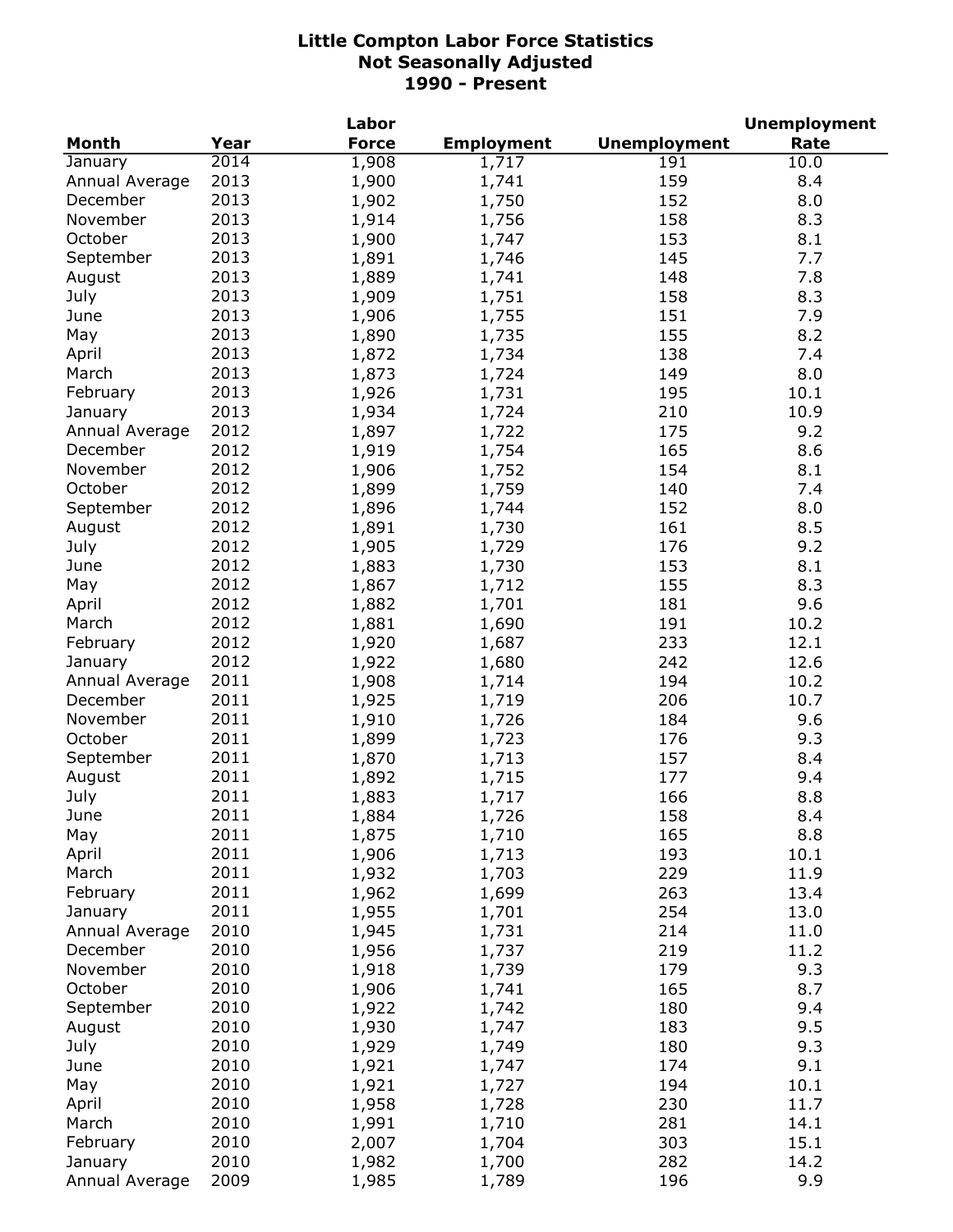|                |      | Labor        |                   |                     | <b>Unemployment</b> |
|----------------|------|--------------|-------------------|---------------------|---------------------|
| <b>Month</b>   | Year | <b>Force</b> | <b>Employment</b> | <b>Unemployment</b> | Rate                |
| December       | 2009 | 2,002        | 1,784             | 218                 | 10.9                |
| November       | 2009 | 1,978        | 1,797             | 181                 | 9.2                 |
| October        | 2009 | 1,959        | 1,788             | 171                 | 8.7                 |
| September      | 2009 | 1,952        | 1,784             | 168                 | 8.6                 |
| August         | 2009 | 1,976        | 1,799             | 177                 | 9.0                 |
| July           | 2009 | 2,005        | 1,807             | 198                 | 9.9                 |
| June           | 2009 | 1,969        | 1,803             | 166                 | 8.4                 |
| May            | 2009 | 1,967        | 1,780             | 187                 | 9.5                 |
| April          | 2009 | 1,974        | 1,783             | 191                 | 9.7                 |
| March          | 2009 | 2,011        | 1,776             | 235                 | 11.7                |
| February       | 2009 | 2,013        | 1,781             | 232                 | 11.5                |
| January        | 2009 | 2,013        | 1,780             | 233                 | 11.6                |
| Annual Average | 2008 | 1,980        | 1,855             | 125                 | 6.3                 |
| December       | 2008 | 1,996        | 1,825             | 171                 | 8.6                 |
| November       | 2008 |              |                   | 131                 | 6.6                 |
|                |      | 1,975        | 1,844             |                     |                     |
| October        | 2008 | 1,950        | 1,846             | 104                 | 5.3                 |
| September      | 2008 | 1,964        | 1,847             | 117                 | 6.0                 |
| August         | 2008 | 1,980        | 1,852             | 128                 | 6.5                 |
| July           | 2008 | 1,983        | 1,868             | 115                 | 5.8                 |
| June           | 2008 | 1,989        | 1,873             | 116                 | 5.8                 |
| May            | 2008 | 1,958        | 1,854             | 104                 | 5.3                 |
| April          | 2008 | 1,968        | 1,867             | 101                 | 5.1                 |
| March          | 2008 | 1,990        | 1,859             | 131                 | 6.6                 |
| February       | 2008 | 2,004        | 1,859             | 145                 | 7.2                 |
| January        | 2008 | 2,007        | 1,867             | 140                 | 7.0                 |
| Annual Average | 2007 | 2,002        | 1,914             | 88                  | 4.4                 |
| December       | 2007 | 2,012        | 1,908             | 104                 | 5.2                 |
| November       | 2007 | 2,020        | 1,925             | 95                  | 4.7                 |
| October        | 2007 | 1,988        | 1,920             | 68                  | 3.4                 |
| September      | 2007 | 1,985        | 1,918             | 67                  | 3.4                 |
| August         | 2007 | 1,987        | 1,912             | 75                  | 3.8                 |
| July           | 2007 | 2,005        | 1,927             | 78                  | 3.9                 |
| June           | 2007 | 2,015        | 1,931             | 84                  | 4.2                 |
| May            | 2007 | 1,987        | 1,910             | 77                  | 3.9                 |
| April          | 2007 | 1,980        | 1,906             | 74                  | 3.7                 |
| March          | 2007 | 2,003        | 1,907             | 96                  | 4.8                 |
| February       | 2007 | 2,011        | 1,904             | 107                 | 5.3                 |
| January        | 2007 | 2,039        | 1,905             | 134                 | 6.6                 |
| Annual Average | 2006 | 1,988        | 1,900             | 88                  | 4.4                 |
| December       | 2006 | 2,017        | 1,926             | 91                  | 4.5                 |
| November       | 2006 | 2,009        | 1,928             | 81                  | 4.0                 |
| October        | 2006 | 1,989        | 1,924             | 65                  | 3.3                 |
|                | 2006 | 1,985        |                   | 74                  | 3.7                 |
| September      |      |              | 1,911<br>1,908    | 75                  |                     |
| August         | 2006 | 1,983        |                   |                     | 3.8                 |
| July           | 2006 | 1,987        | 1,913             | 74                  | 3.7                 |
| June           | 2006 | 1,989        | 1,911             | 78                  | 3.9                 |
| May            | 2006 | 1,967        | 1,888             | 79                  | 4.0                 |
| April          | 2006 | 1,966        | 1,884             | 82                  | 4.2                 |
| March          | 2006 | 1,979        | 1,872             | 107                 | 5.4                 |
| February       | 2006 | 1,994        | 1,868             | 126                 | 6.3                 |
| January        | 2006 | 1,991        | 1,867             | 124                 | 6.2                 |
| Annual Average | 2005 | 1,974        | 1,883             | 91                  | 4.6                 |
| December       | 2005 | 2,021        | 1,910             | 111                 | 5.5                 |
| November       | 2005 | 2,003        | 1,915             | 88                  | 4.4                 |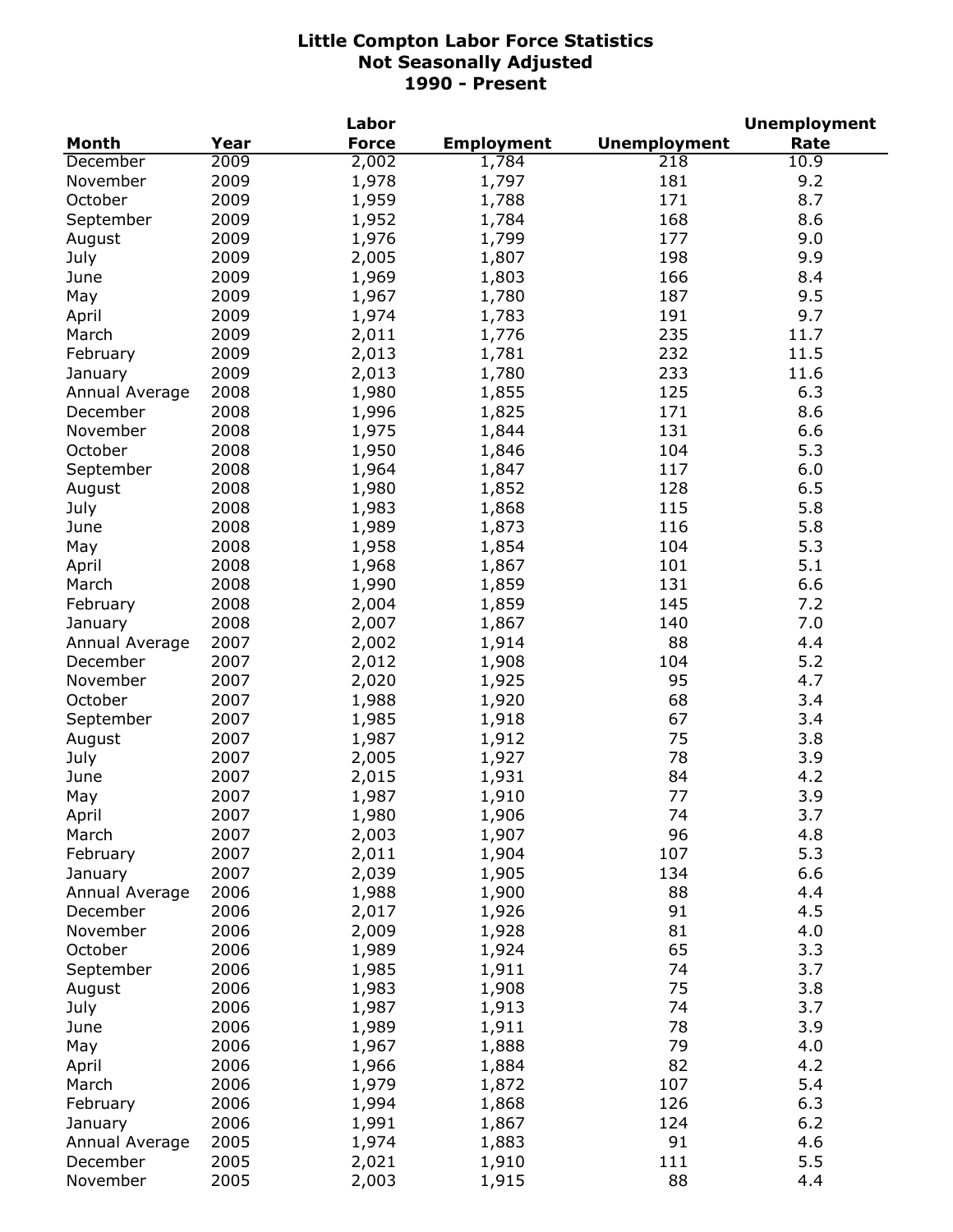|                |      | Labor        |                   |                     | <b>Unemployment</b> |
|----------------|------|--------------|-------------------|---------------------|---------------------|
| <b>Month</b>   | Year | <b>Force</b> | <b>Employment</b> | <b>Unemployment</b> | Rate                |
| October        | 2005 | 1,990        | 1,909             | 81                  | 4.1                 |
| September      | 2005 | 1,989        | 1,899             | 90                  | 4.5                 |
| August         | 2005 | 1,978        | 1,902             | 76                  | 3.8                 |
| July           | 2005 | 1,972        | 1,901             | 71                  | 3.6                 |
| June           | 2005 | 1,960        | 1,893             | 67                  | 3.4                 |
| May            | 2005 | 1,940        | 1,872             | 68                  | 3.5                 |
| April          | 2005 | 1,955        | 1,866             | 89                  | 4.6                 |
| March          | 2005 | 1,964        | 1,849             | 115                 | 5.9                 |
| February       | 2005 | 1,960        | 1,843             | 117                 | 6.0                 |
| January        | 2005 | 1,955        | 1,839             | 116                 | 5.9                 |
| Annual Average | 2004 | 1,949        | 1,865             | 84                  | 4.3                 |
| December       | 2004 | 1,949        | 1,880             | 69                  | 3.5                 |
| November       | 2004 | 1,958        | 1,888             | 70                  | 3.6                 |
| October        | 2004 | 1,934        | 1,880             | 54                  | 2.8                 |
| September      | 2004 | 1,926        | 1,870             | 56                  | 2.9                 |
|                | 2004 |              |                   | 77                  | 3.9                 |
| August         |      | 1,950        | 1,873             | 75                  |                     |
| July           | 2004 | 1,955        | 1,880             |                     | 3.8                 |
| June           | 2004 | 1,953        | 1,871             | 82                  | 4.2                 |
| May            | 2004 | 1,928        | 1,851             | 77                  | 4.0                 |
| April          | 2004 | 1,929        | 1,848             | 81                  | 4.2                 |
| March          | 2004 | 1,962        | 1,840             | 122                 | 6.2                 |
| February       | 2004 | 1,958        | 1,845             | 113                 | 5.8                 |
| January        | 2004 | 1,975        | 1,849             | 126                 | 6.4                 |
| Annual Average | 2003 | 1,980        | 1,891             | 89                  | 4.5                 |
| December       | 2003 | 1,993        | 1,899             | 94                  | 4.7                 |
| November       | 2003 | 1,986        | 1,905             | 81                  | 4.1                 |
| October        | 2003 | 1,961        | 1,897             | 64                  | 3.3                 |
| September      | 2003 | 1,952        | 1,892             | 60                  | 3.1                 |
| August         | 2003 | 1,972        | 1,893             | 79                  | 4.0                 |
| July           | 2003 | 1,974        | 1,900             | 74                  | 3.7                 |
| June           | 2003 | 1,978        | 1,907             | 71                  | 3.6                 |
| May            | 2003 | 1,950        | 1,884             | 66                  | 3.4                 |
| April          | 2003 | 1,985        | 1,887             | 98                  | 4.9                 |
| March          | 2003 | 1,995        | 1,878             | 117                 | 5.9                 |
| February       | 2003 | 2,001        | 1,878             | 123                 | 6.1                 |
| January        | 2003 | 2,005        | 1,868             | 137                 | 6.8                 |
| Annual Average | 2002 | 1,958        | 1,871             | 87                  | 4.4                 |
| December       | 2002 | 2,008        | 1,898             | 110                 | 5.5                 |
| November       | 2002 | 1,998        | 1,902             | 96                  | 4.8                 |
| October        | 2002 | 1,986        | 1,894             | 92                  | 4.6                 |
| September      | 2002 | 1,970        | 1,889             | 81                  | 4.1                 |
| August         | 2002 | 1,968        | 1,883             | 85                  | 4.3                 |
| July           | 2002 | 1,955        | 1,885             | 70                  | 3.6                 |
| June           | 2002 | 1,946        | 1,879             | 67                  | 3.4                 |
|                | 2002 | 1,923        | 1,856             | 67                  | 3.5                 |
| May            |      |              |                   | 78                  | 4.0                 |
| April          | 2002 | 1,927        | 1,849             |                     |                     |
| March          | 2002 | 1,933        | 1,847             | 86                  | 4.4                 |
| February       | 2002 | 1,946        | 1,848             | 98                  | 5.0                 |
| January        | 2002 | 1,937        | 1,826             | 111                 | 5.7                 |
| Annual Average | 2001 | 1,917        | 1,854             | 63                  | 3.3                 |
| December       | 2001 | 1,935        | 1,865             | 70                  | 3.6                 |
| November       | 2001 | 1,936        | 1,865             | 71                  | 3.7                 |
| October        | 2001 | 1,910        | 1,862             | 48                  | 2.5                 |
| September      | 2001 | 1,904        | 1,861             | 43                  | 2.3                 |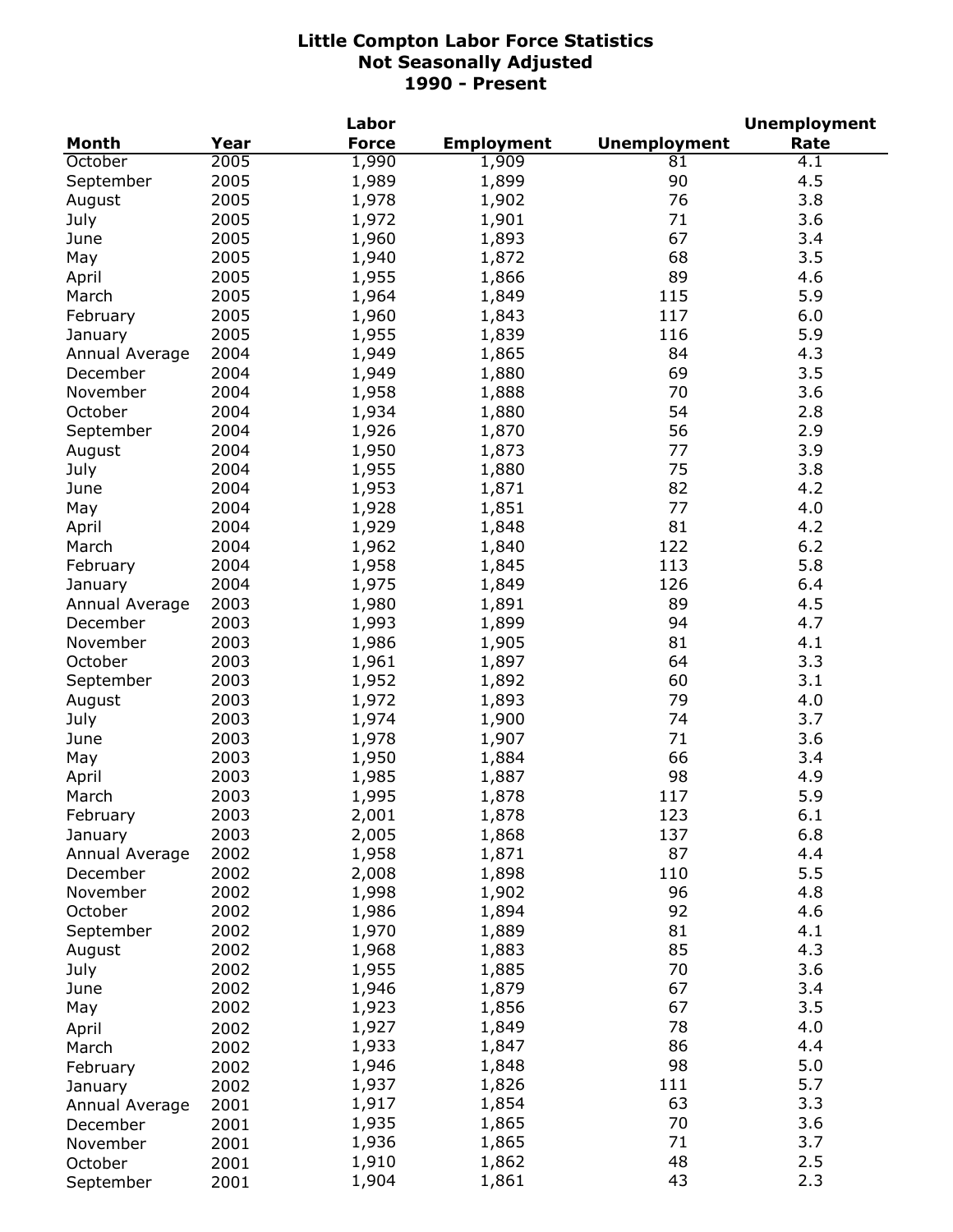|                |      | Labor        |                   |                     | <b>Unemployment</b> |
|----------------|------|--------------|-------------------|---------------------|---------------------|
| Month          | Year | <b>Force</b> | <b>Employment</b> | <b>Unemployment</b> | Rate                |
| August         | 2001 | 1,901        | 1,851             | $\overline{50}$     | 2.6                 |
| July           | 2001 | 1,918        | 1,862             | 56                  | 2.9                 |
| June           | 2001 | 1,915        | 1,861             | 54                  | 2.8                 |
| May            | 2001 | 1,894        | 1,841             | 53                  | 2.8                 |
| April          | 2001 | 1,905        | 1,846             | 59                  | 3.1                 |
| March          | 2001 | 1,927        | 1,844             | 83                  | 4.3                 |
| February       | 2001 | 1,922        | 1,845             | 77                  | 4.0                 |
|                | 2001 | 1,935        | 1,844             | 91                  | 4.7                 |
| January        |      | 1,947        | 1,890             | 57                  | 2.9                 |
| Annual Average | 2000 | 1,959        | 1,906             | 53                  | 2.7                 |
| December       | 2000 |              |                   |                     |                     |
| November       | 2000 | 1,956        | 1,904             | 52                  | 2.7                 |
| October        | 2000 | 1,937        | 1,897             | 40                  | 2.1                 |
| September      | 2000 | 1,932        | 1,889             | 43                  | 2.2                 |
| August         | 2000 | 1,942        | 1,892             | 50                  | 2.6                 |
| July           | 2000 | 1,942        | 1,895             | 47                  | 2.4                 |
| June           | 2000 | 1,944        | 1,902             | 42                  | 2.2                 |
| May            | 2000 | 1,945        | 1,884             | 61                  | 3.1                 |
| April          | 2000 | 1,948        | 1,892             | 56                  | 2.9                 |
| March          | 2000 | 1,948        | 1,878             | 70                  | 3.6                 |
| February       | 2000 | 1,963        | 1,872             | 91                  | 4.6                 |
| January        | 2000 | 1,951        | 1,871             | 80                  | 4.1                 |
| Annual Average | 1999 | 1,875        | 1,823             | 52                  | 2.8                 |
| December       | 1999 | 1,911        | 1,858             | 53                  | 2.8                 |
| November       | 1999 | 1,907        | 1,855             | 52                  | 2.7                 |
| October        | 1999 | 1,883        | 1,837             | 46                  | 2.4                 |
| September      | 1999 | 1,863        | 1,824             | 39                  | 2.1                 |
| August         | 1999 | 1,875        | 1,829             | 46                  | 2.5                 |
| July           | 1999 | 1,859        | 1,828             | 31                  | 1.7                 |
| June           | 1999 | 1,855        | 1,824             | 31                  | 1.7                 |
| May            | 1999 | 1,852        | 1,813             | 39                  | 2.1                 |
|                | 1999 | 1,859        | 1,810             | 49                  | 2.6                 |
| April          |      | 1,876        | 1,807             | 69                  | 3.7                 |
| March          | 1999 |              |                   | 82                  | 4.4                 |
| February       | 1999 | 1,880        | 1,798             |                     |                     |
| January        | 1999 | 1,879        | 1,796             | 83                  | 4.4                 |
| Annual Average | 1998 | 1,836        | 1,783             | 53                  | 2.9                 |
| December       | 1998 | 1,870        | 1,824             | 46                  | 2.5                 |
| November       | 1998 | 1,877        | 1,821             | 56                  | 3.0                 |
| October        | 1998 | 1,844        | 1,800             | 44                  | 2.4                 |
| September      | 1998 | 1,825        | 1,791             | 34                  | 1.9                 |
| August         | 1998 | 1,825        | 1,790             | 35                  | 1.9                 |
| July           | 1998 | 1,836        | 1,788             | 48                  | 2.6                 |
| June           | 1998 | 1,854        | 1,785             | 69                  | 3.7                 |
| May            | 1998 | 1,824        | 1,766             | 58                  | 3.2                 |
| April          | 1998 | 1,820        | 1,762             | 58                  | 3.2                 |
| March          | 1998 | 1,829        | 1,756             | 73                  | 4.0                 |
| February       | 1998 | 1,815        | 1,755             | 60                  | 3.3                 |
| January        | 1998 | 1,814        | 1,756             | 58                  | 3.2                 |
| Annual Average | 1997 | 1,836        | 1,765             | 71                  | 3.9                 |
| December       | 1997 | 1,846        | 1,793             | 53                  | 2.9                 |
| November       | 1997 | 1,830        | 1,799             | 31                  | 1.7                 |
| October        | 1997 | 1,832        | 1,787             | 45                  | 2.5                 |
| September      | 1997 | 1,834        | 1,784             | 50                  | 2.7                 |
| August         | 1997 | 1,832        | 1,785             | 47                  | 2.6                 |
| July           | 1997 | 1,831        | 1,783             | 48                  | 2.6                 |
|                |      |              |                   |                     |                     |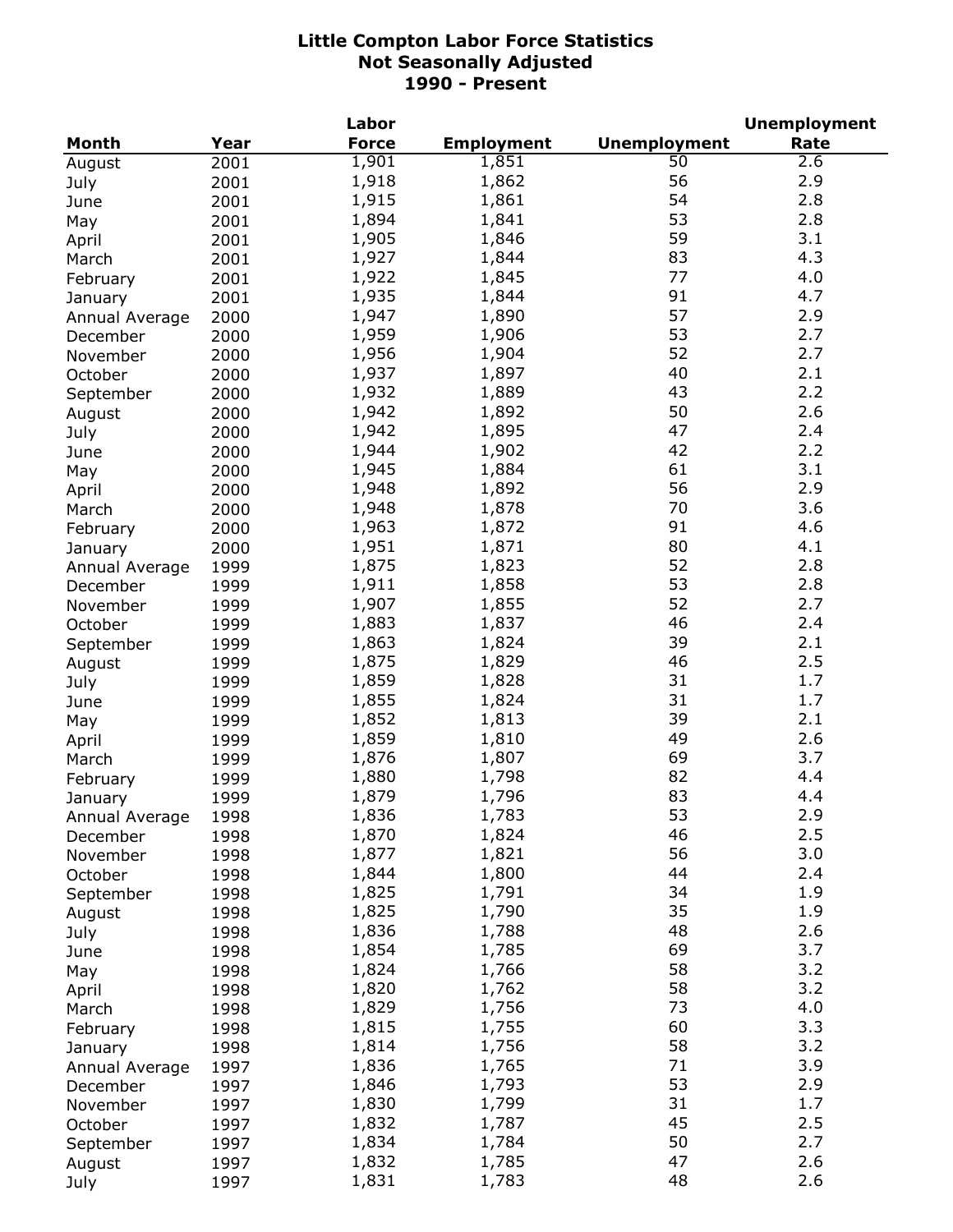|                |      | Labor        |                   | <b>Unemployment</b> |      |  |
|----------------|------|--------------|-------------------|---------------------|------|--|
| <b>Month</b>   | Year | <b>Force</b> | <b>Employment</b> | <b>Unemployment</b> | Rate |  |
| June           | 1997 | 1,832        | 1,772             | 60                  | 3.3  |  |
| May            | 1997 | 1,817        | 1,751             | 66                  | 3.6  |  |
| April          | 1997 | 1,826        | 1,747             | 79                  | 4.3  |  |
| March          | 1997 | 1,845        | 1,736             | 109                 | 5.9  |  |
| February       | 1997 | 1,853        | 1,726             | 127                 | 6.9  |  |
| January        | 1997 | 1,854        | 1,722             | 132                 | 7.1  |  |
| Annual Average | 1996 | 1,790        | 1,719             | 71                  | 4.0  |  |
|                | 1996 | 1,837        | 1,751             | 86                  | 4.7  |  |
| December       |      | 1,827        | 1,754             | 73                  | 4.0  |  |
| November       | 1996 |              |                   | 55                  | 3.1  |  |
| October        | 1996 | 1,801        | 1,746             |                     |      |  |
| September      | 1996 | 1,791        | 1,735             | 56                  | 3.1  |  |
| August         | 1996 | 1,785        | 1,731             | 54                  | 3.0  |  |
| July           | 1996 | 1,780        | 1,726             | 54                  | 3.0  |  |
| June           | 1996 | 1,774        | 1,727             | 47                  | 2.6  |  |
| May            | 1996 | 1,763        | 1,706             | 57                  | 3.2  |  |
| April          | 1996 | 1,756        | 1,698             | 58                  | 3.3  |  |
| March          | 1996 | 1,798        | 1,693             | 105                 | 5.8  |  |
| February       | 1996 | 1,792        | 1,684             | 108                 | 6.0  |  |
| January        | 1996 | 1,770        | 1,672             | 98                  | 5.5  |  |
| Annual Average | 1995 | 1,747        | 1,666             | 81                  | 4.6  |  |
| December       | 1995 | 1,758        | 1,695             | 63                  | 3.6  |  |
| November       | 1995 | 1,752        | 1,699             | 53                  | 3.0  |  |
| October        | 1995 | 1,743        | 1,685             | 58                  | 3.3  |  |
| September      | 1995 | 1,730        | 1,672             | 58                  | 3.4  |  |
| August         | 1995 | 1,741        | 1,675             | 66                  | 3.8  |  |
| July           | 1995 | 1,738        | 1,668             | 70                  | 4.0  |  |
| June           | 1995 | 1,737        | 1,666             | 71                  | 4.1  |  |
|                |      | 1,720        | 1,644             | 76                  | 4.4  |  |
| May            | 1995 | 1,729        | 1,648             | 81                  | 4.7  |  |
| April          | 1995 |              |                   |                     |      |  |
| March          | 1995 | 1,751        | 1,645             | 106                 | 6.1  |  |
| February       | 1995 | 1,765        | 1,649             | 116                 | 6.6  |  |
| January        | 1995 | 1,797        | 1,646             | 151                 | 8.4  |  |
| Annual Average | 1994 | 1,822        | 1,719             | 103                 | 5.7  |  |
| December       | 1994 | 1,808        | 1,734             | 74                  | 4.1  |  |
| November       | 1994 | 1,832        | 1,741             | 91                  | 5.0  |  |
| October        | 1994 | 1,796        | 1,731             | 65                  | 3.6  |  |
| September      | 1994 | 1,773        | 1,717             | 56                  | 3.2  |  |
| August         | 1994 | 1,800        | 1,730             | 70                  | 3.9  |  |
| July           | 1994 | 1,800        | 1,724             | 76                  | 4.2  |  |
| June           | 1994 | 1,814        | 1,727             | 87                  | 4.8  |  |
| May            | 1994 | 1,795        | 1,710             | 85                  | 4.7  |  |
| April          | 1994 | 1,823        | 1,702             | 121                 | 6.6  |  |
| March          | 1994 | 1,860        | 1,699             | 161                 | 8.7  |  |
| February       | 1994 | 1,883        | 1,708             | 175                 | 9.3  |  |
| January        | 1994 | 1,878        | 1,703             | 175                 | 9.3  |  |
| Annual Average | 1993 | 1,830        | 1,713             | 117                 | 6.4  |  |
| December       | 1993 | 1,852        | 1,722             | 130                 | 7.0  |  |
| November       | 1993 | 1,827        | 1,727             | 100                 | 5.5  |  |
|                |      | 1,818        | 1,718             | 100                 | 5.5  |  |
| October        | 1993 |              |                   | 82                  | 4.6  |  |
| September      | 1993 | 1,796        | 1,714             | 95                  | 5.2  |  |
| August         | 1993 | 1,827        | 1,732             |                     |      |  |
| July           | 1993 | 1,833        | 1,734             | 99                  | 5.4  |  |
| June           | 1993 | 1,824        | 1,731             | 93                  | 5.1  |  |
| May            | 1993 | 1,815        | 1,709             | 106                 | 5.8  |  |